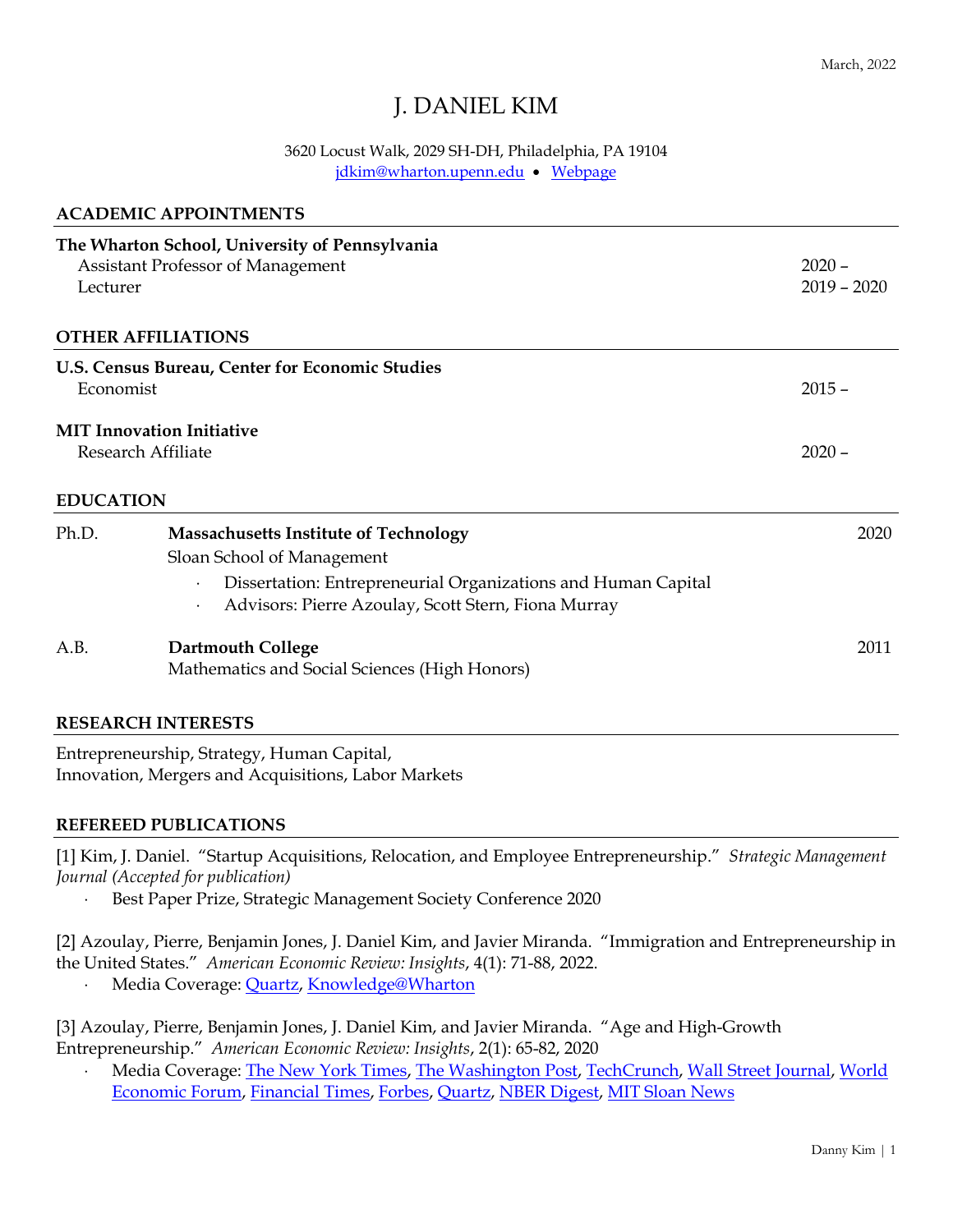[4] Kim, J. Daniel. "Is There a Startup Wage Premium? Evidence from MIT Graduates." *Research Policy*, 47(3): 637-649, 2018.

### **WORKING PAPERS**

.

[5] Kim, J. Daniel and Minjae Kim. "Founder Turnover and Organizational Change: Environmental Uncertainty as an Impetus." *Working Paper*, 2021. *(Revise and Resubmit at Organization Science)* Best Entrepreneurship Paper Award, OMT Division, Academy of Management 2021

[6] Kim, J. Daniel and Michael Pergler. "Startup Hiring through Firm-Driven Search: Evidence from Venture for America." *Working Paper*, 2021. *(Revise and Resubmit at Strategic Management Journal)*

Best Interdisciplinary Paper Award (Finalist), Strategic Management Society Conference 2021

[7] Choi, Joonkyu, Nathan Goldschlag, John Haltiwanger, and J. Daniel Kim. "Early Joiners and Startup Performance." *NBER Working Paper 28417*, 2022*.*

Media Coverage: [NBER Bulletin](https://www.nber.org/be-20212/assessing-importance-key-personnel-startup-firms)

[8] Lee, Saerom R. and J. Daniel Kim. "When Do Startups Scale? Large-Scale Evidence from Job Postings." *SSRN Working Paper*, 2021. *(Reject and Resubmit at Strategic Management Journal)*

[9] Kim, J. Daniel. "Startup Acquisitions as a Hiring Strategy: Worker Choice and Turnover." *SSRN Working Paper 3252784*, 2021.

Media Coverage: [Wall Street Journal,](https://www.wsj.com/articles/every-company-is-now-a-tech-company-1543901207) [MIT Sloan News](http://mitsloan.mit.edu/ideas-made-to-matter/your-acquired-hires-are-leaving-heres-why)

[10] Botelho, Tristan L. and Kim, J. Daniel. "Chasing Stars: Two-Sided Matching Between Startups and High-Status Candidates." *Working Paper*, 2022.

### **BOOK CHAPTERS AND OTHER NON-REFEREED PUBLICATIONS**

[11] Delgado, Mercedes, J. Daniel Kim, and Karen Mills. "The Servicification of the US Economy: The Role of Startups versus Incumbent Firms." *NBER Volume: The Role of Innovation and Entrepreneurship in Economic Growth* (Forthcoming)

[12] Roberts, Edward B., Fiona Murray, and J. Daniel Kim. "Entrepreneurship and Innovation at MIT: Continuing Global Growth and Impact**."** *Foundations and Trends in Entrepreneurship*. 15(1): 1-55, 2019

[13] Azoulay, Pierre, Benjamin Jones, J. Daniel Kim, and Javier Miranda. "The Average Age of a Successful Startup Founder Is 45." *Harvard Business Review*, July 2018

[14] Goldschlag, Nathan, J. Daniel Kim, and Kristin McCue. "Just Passing Through: Characterizing U.S. Pass-Through Business Owners." *US Census Bureau Center for Economic Studies Paper No. CES-WP-17-69*, 2017

[15] Kim, J. Daniel and Kristin McCue. "Matching State Business Registration Records to Census Business Data." *US Census Bureau Center for Economic Studies Paper No. CES-WP*, 2019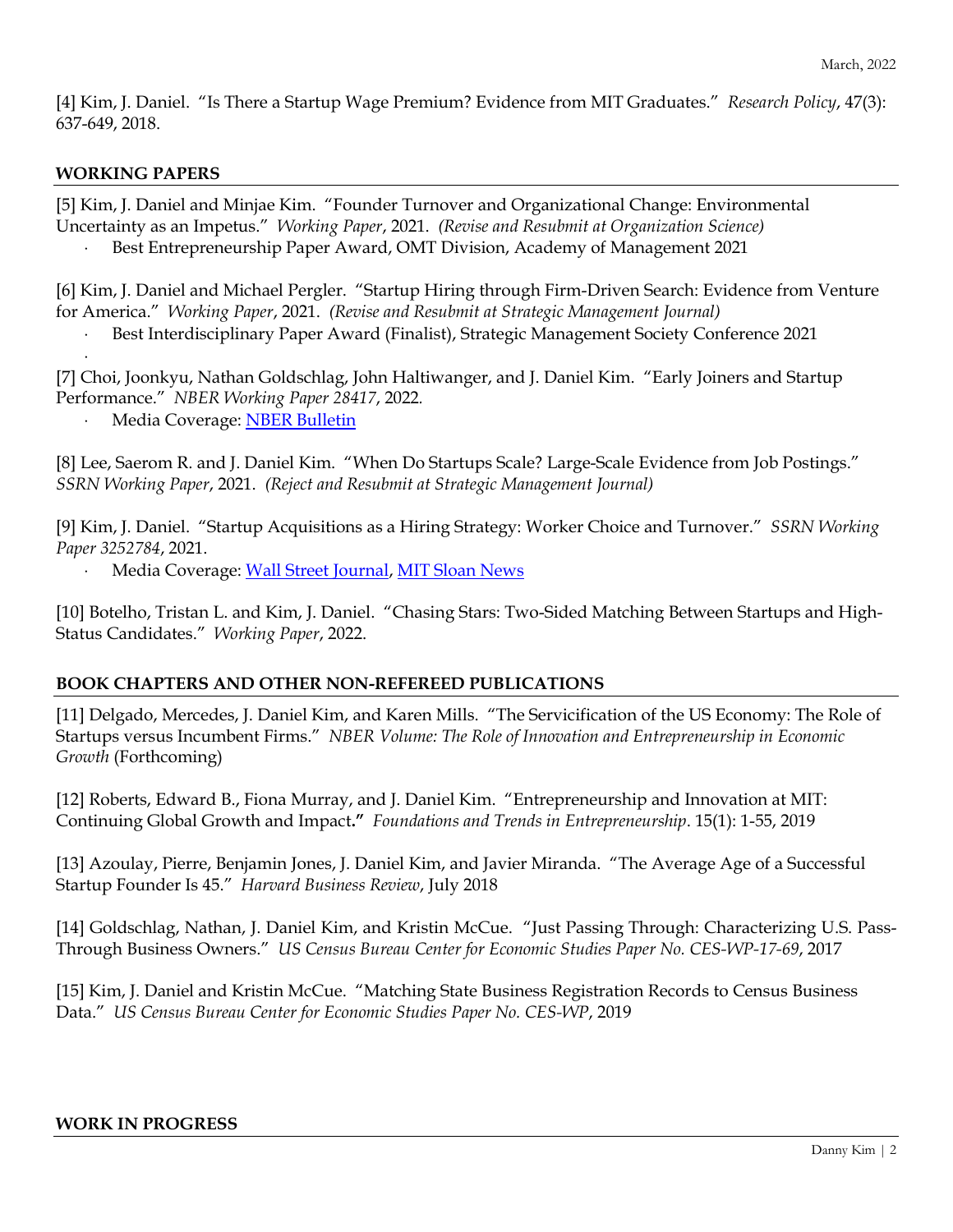Resource Allocation and Startup Performance (with Ron Berman and Pablo Hernandez-Lagos)

To Integrate or To Separate: How Post-Acquisition Coordination Depends on a Target Startup's Organizational Structure (with Ronnie Lee)

Do Employees Pay to Join a Social Mission-Oriented Startup? (with Matthew Lee)

High-Growth Firms in the United States (with John Haltiwanger, Joonkyu Choi, and Nathan Goldschlag)

# **CASE STUDIES**

"Bain Capital: Outback Steakhouse," (with Paul Gompers and Kristin Mugford) Harvard Business School Case 212-087, February 2012. (Revised November 2012.)

"FirstMark Capital," (with Paul Gompers), Harvard Business School Case 212-041, February 2012.

"Private Equity Finance Vignettes: 2014," (with Paul Gompers), Harvard Business School Case 213-026, July 2012. (Revised July 2013.)

"Harrah's Entertainment," (with Paul Gompers and Kristin Mugford), Harvard Business School Case 213-054, October 2012.

"United Capital Partners," (with Paul Gompers and Vladimir Mukharlyamov), Harvard Business School Case 213-044 and 213-045, September 2012.

# **INVITED PRESENTATIONS**

**2022 (including scheduled):** Strategy Research Forum; Sumantra Ghoshal Conference (LBS); Industry Studies Association Conference; AOM Annual Meeting

**2021:** Strategy Science Conference; EPFL Innovation Seminar; Strategy Innovation Entrepreneurship (SIE) Workshop; AOM Annual Meeting; SMS Annual Conference; SKK University

**2020:** Harvard Business School; Utah Winter Strategy Conference, NBER Conference on The Role of Innovation and Entrepreneurship in Economic Growth; HEC Paris Entrepreneurship Workshop; Barcelona GSE Summer Forum\*, NYU Stern Economics of Strategy Workshop; AOM Annual Meeting; SMS Annual Conference

**2018-19:** MIT Organizational Economics; MIT Sloan TIES; NBER Productivity Seminar; People and Organizations Conference at Wharton; HBS PhD Entrepreneurship and Innovation Seminar; UCLA Anderson; Stanford University (MS&E); Wharton School, University of Pennsylvania; Fuqua, Duke University; Scheller, Georgia Tech, Census Economic Research Brown Bag; KAIST (Daejeon); NBER Summer Institute

\*=Discussant

# **TEACHING**

Wharton MGMT 801: Entrepreneurship (MBA) 2020, 2021, 2022 Wharton MGMT 937/939: Entrepreneurship and Innovation Seminar (PhD) 2020, 2022 Ad-hoc: Wharton Scale School; Wharton MGMT 970: Applied Methods in Management Research